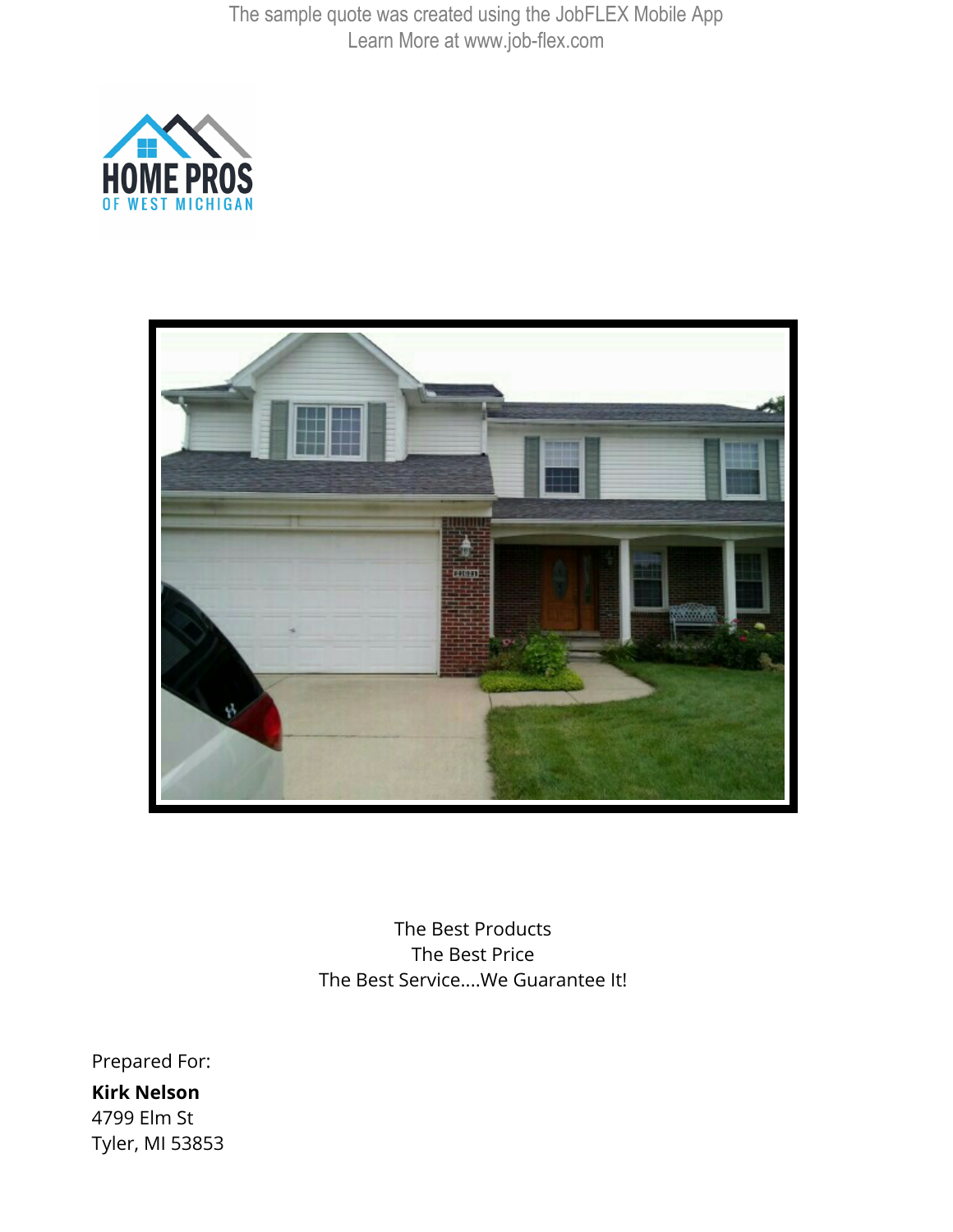Home Pros of West Michigan 3444 Anderson Road Somewhere, MI 55555 Phone: 616-555-1245 Fax: 616-555-1234 Contact: Frank Standfield Email: info@homeprosofwestmi.com



## **Customer Address**

Kirk Nelson 4799 Elm St Tyler, MI 53853 545.455.1254 545.455.8556 kirk@email.com

|                                                                                                                                                   | Quote #:                  | 925           |
|---------------------------------------------------------------------------------------------------------------------------------------------------|---------------------------|---------------|
|                                                                                                                                                   | Date:                     | March 6, 2014 |
| Package 1                                                                                                                                         |                           |               |
| Description                                                                                                                                       |                           | Total         |
| <b>Foundation Repair</b>                                                                                                                          |                           | \$5,500.00    |
| <b>Survey</b><br>Site survey and engineering plans                                                                                                |                           |               |
| <b>Fill Cracks</b><br>The crack will be filed with mortar and checked to make sure no more cracking will occur.                                   |                           |               |
| <b>Site Prep</b><br>Site prep, safety barricades and excavation of required area                                                                  |                           |               |
| <b>Foundation Removal</b><br>Remove old pier style foundation and lift foundation to correct level with our proprietary<br>foundation lift system |                           |               |
| <b>Replace Landscaping</b><br>Replace landscaping to a base grade for future landscaping project                                                  |                           |               |
| <b>Warranty</b>                                                                                                                                   |                           | \$0.00        |
| Warranty<br>Warranty - 20 year materials and labor - no cost to customer                                                                          |                           |               |
|                                                                                                                                                   | <b>Package 1 Subtotal</b> | \$5,500.00    |
|                                                                                                                                                   | <b>Discount</b>           | \$200.00      |
|                                                                                                                                                   | <b>Package 1 Total</b>    | \$5,300.00    |

**Home Pros of West Michigan** | **Phone:** 616-555-1245 | www.homeprosofwestmi.com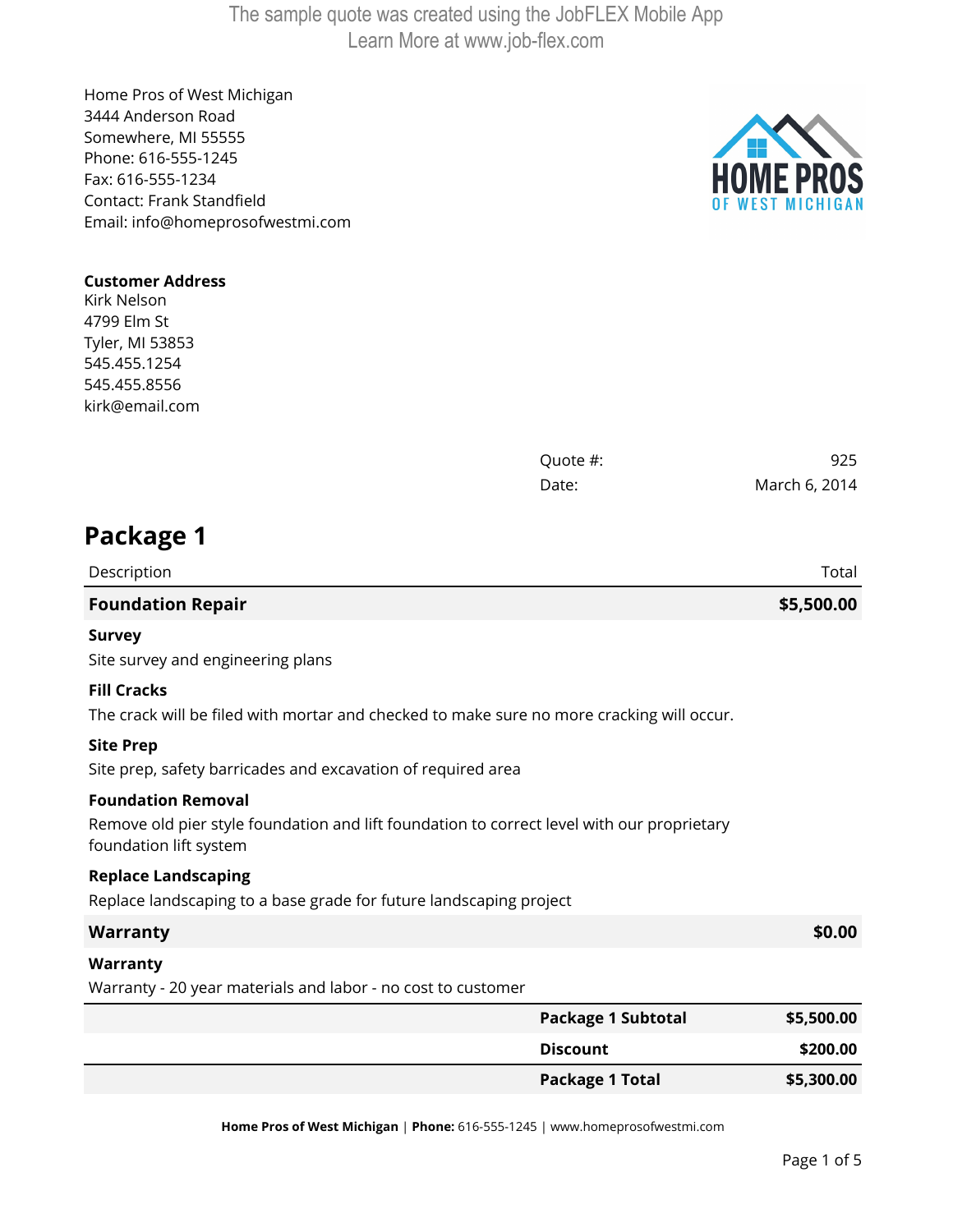## **Package 2**

| Description                                                                                                     | Total                                |
|-----------------------------------------------------------------------------------------------------------------|--------------------------------------|
| <b>Foundation Repair</b>                                                                                        | \$3,450.00                           |
| <b>Survey</b><br>Site survey and engineering plans                                                              |                                      |
| <b>Fill Cracks</b><br>The crack will be filed with mortar and checked to make sure no more cracking will occur. |                                      |
| <b>Site Prep</b><br>Site prep, safety barricades and excavation of required area                                |                                      |
| <b>Warranty</b>                                                                                                 | \$0.00                               |
| Warranty                                                                                                        |                                      |
| Warranty - 20 year materials and labor - no cost to customer                                                    |                                      |
|                                                                                                                 | <b>Package 2 Total</b><br>\$3,450.00 |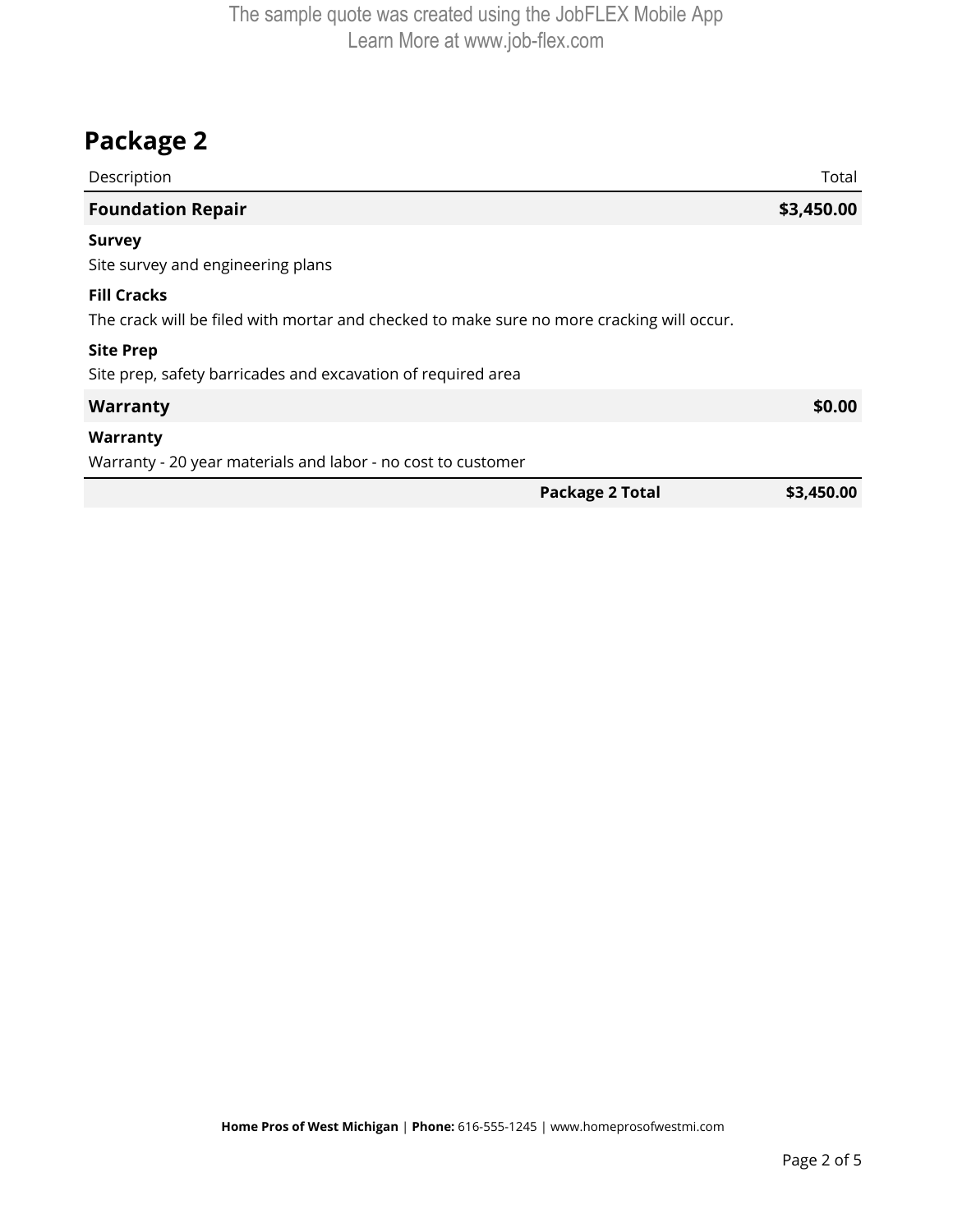

Before and After Foundation Repair



**ATION REPAIR SYSTEM S. CONCRETE BLOCKS** 

Pier and Beam Foundation Design



Our foundation repair system diagram

**Home Pros of West Michigan** | **Phone:** 616-555-1245 | www.homeprosofwestmi.com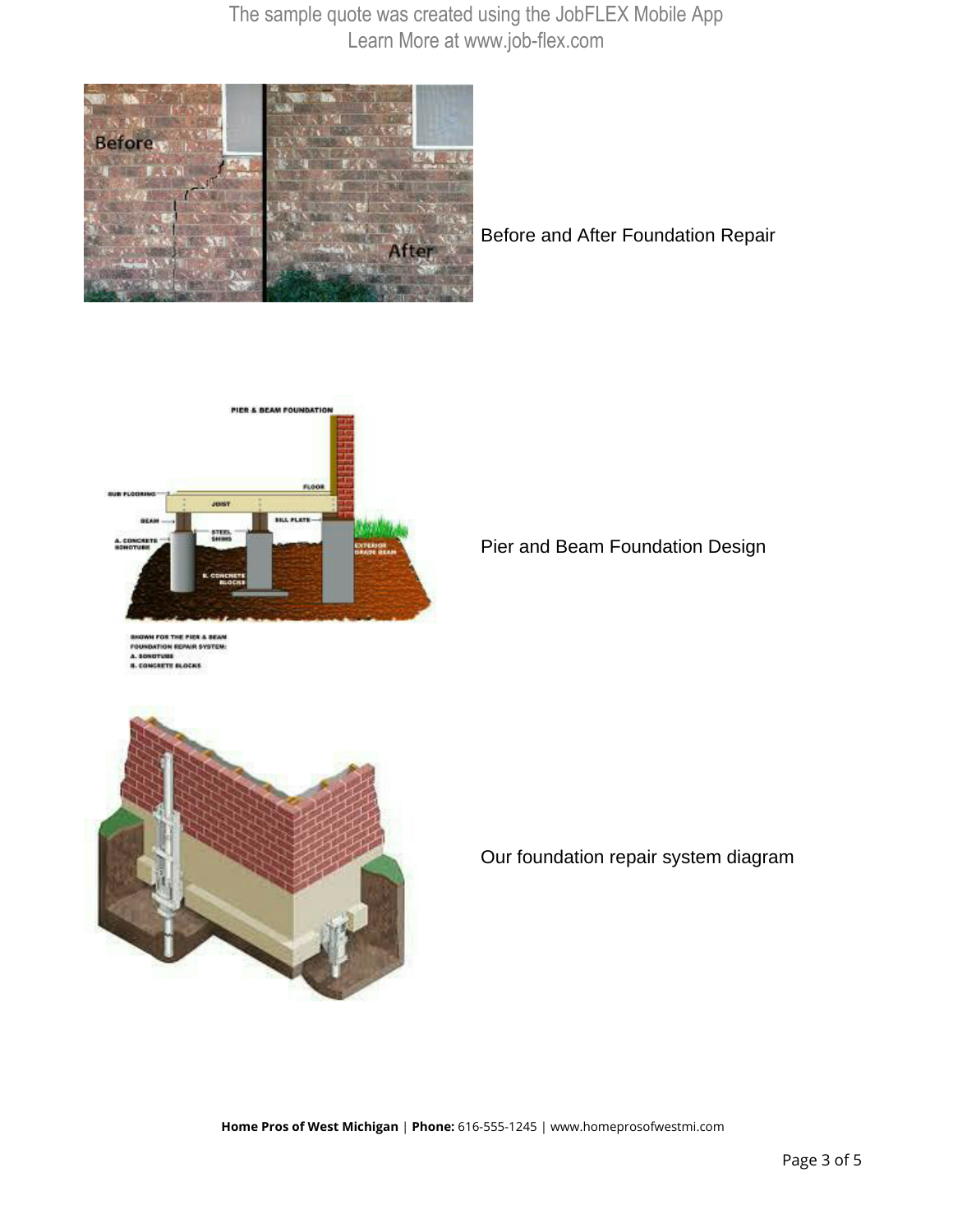| <b>Existing</b><br><b>Structure</b> | and one sees last load day long and day can be<br>an executive approach descripts belowed stationed | painted modern and not be before before the line of the country were analyze modern matter. Services<br><b>SAFETEEN SHATURES ENTITLES ENTERED CONTINUES INSTITUTE</b><br>high that that that care that care that care that the control that their that that that and man was the that that that that that care man that that that that care that they can be at the control that they then<br>product between business business products and con-<br><b>HOLKAG CALIBRA KASTOST AND ERIC SALEME FOR THE</b><br>case because someone previous beaches starting<br><b>GRACING PRODUCER</b> |                                                                                                                                                  |                                                                        |  |  |
|-------------------------------------|-----------------------------------------------------------------------------------------------------|-----------------------------------------------------------------------------------------------------------------------------------------------------------------------------------------------------------------------------------------------------------------------------------------------------------------------------------------------------------------------------------------------------------------------------------------------------------------------------------------------------------------------------------------------------------------------------------------|--------------------------------------------------------------------------------------------------------------------------------------------------|------------------------------------------------------------------------|--|--|
|                                     | A 1400 Visit Jan<br>Pressure<br>Pier                                                                | Helical<br>Pier                                                                                                                                                                                                                                                                                                                                                                                                                                                                                                                                                                         | <b>ANTIMOVA</b><br><b>WAS SHE WAS A</b><br>Pulldown<br><b>ASSESSED</b><br><b>WHY SWELL BAY</b><br><b>CARD MARK</b><br>Pier<br><b>AND ARE ARE</b> | Pre-cast concrete<br>Pier<br><b>COMPO</b>                              |  |  |
| Foundation                          |                                                                                                     |                                                                                                                                                                                                                                                                                                                                                                                                                                                                                                                                                                                         |                                                                                                                                                  | and two course of the course of the state and the course of the course |  |  |
| <b>Expansive Soil</b>               |                                                                                                     |                                                                                                                                                                                                                                                                                                                                                                                                                                                                                                                                                                                         |                                                                                                                                                  |                                                                        |  |  |
| <b>Stable Soil</b>                  |                                                                                                     |                                                                                                                                                                                                                                                                                                                                                                                                                                                                                                                                                                                         |                                                                                                                                                  |                                                                        |  |  |

iering System Diagram